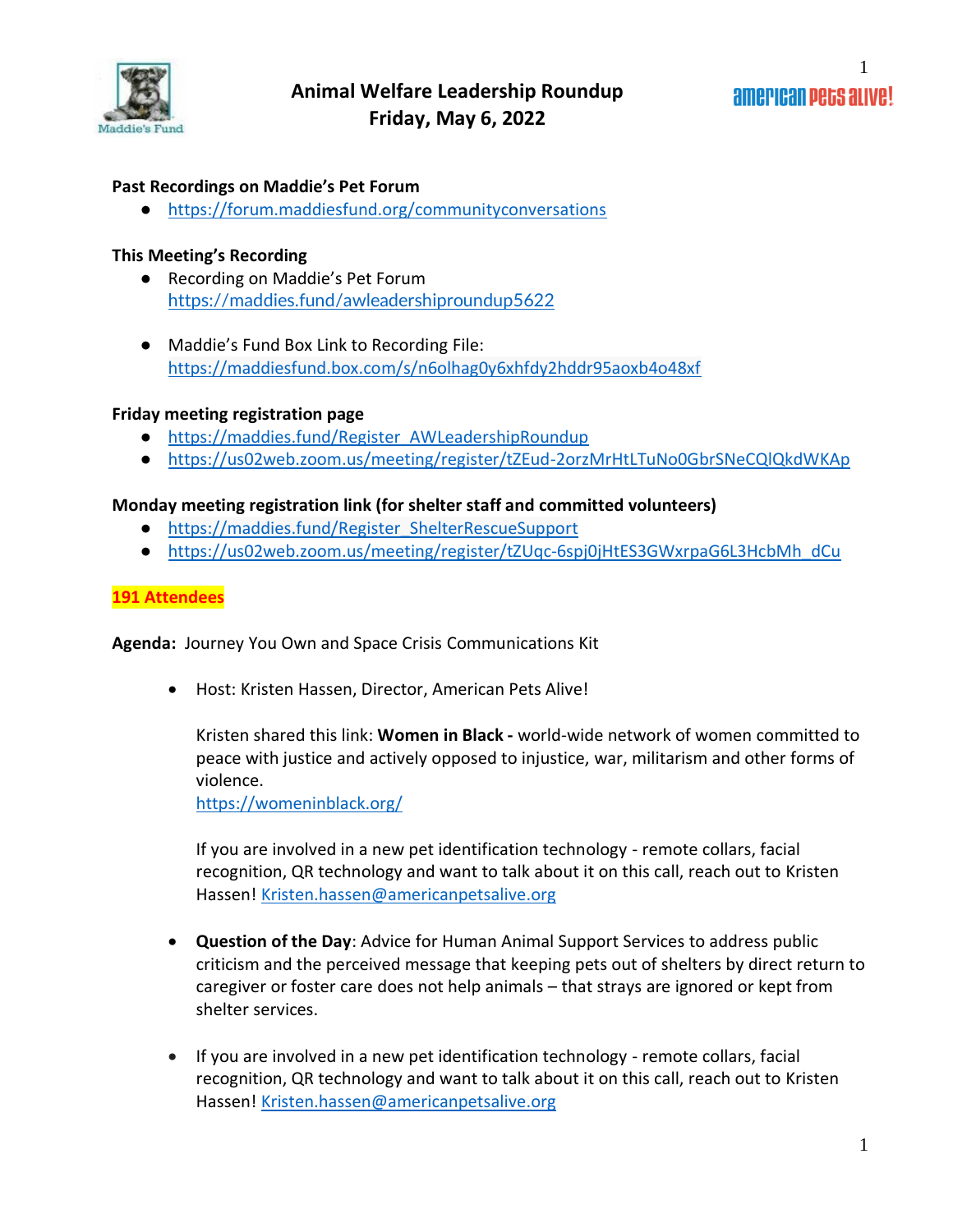

• **Zachary Howard student at Hunter College – c**apstone around the fragmentation of the chipping system [zehoward17@gmail.com](mailto:zehoward17@gmail.com)

**Julie Levy**: The US microchip system is a mess. Back in 2004 there was a national push with AVMA and all the chipmakers got together to try to solve this. It failed. Pet's death rekindles electronic ID debate [https://www.avma.org/javma-news/2004-07-01/pets](https://www.avma.org/javma-news/2004-07-01/pets-death-rekindles-electronic-id-debate)[death-rekindles-electronic-id-debate](https://www.avma.org/javma-news/2004-07-01/pets-death-rekindles-electronic-id-debate)

2005 Statement from the AVMA in frustration about the dysfunctional state of microchipping in the US: "In the U.S., while we have nationally recommended an ISO standard, we haven't done anything to implement it. We've allowed the manufacturers to do whatever they wanted to do. ... It's finally time for the AVMA to step up to the table and say, 'Here's the appropriate standard, it's going to be the international standard and we need to bring the manufacturers to the table and resolve these issues.'"

Resistance from industry is possible because of their concerns over market share, but Dr. Dee said the AVMA must do the right thing, even if it means hiring attorneys. "Everywhere else in the world, there was resistance, too, but they were all able to come to the table because of national associations." [https://www.avma.org/javma](https://www.avma.org/javma-news/2005-06-15/2005-resolutions-mix-issues-mandates)[news/2005-06-15/2005-resolutions-mix-issues-mandates](https://www.avma.org/javma-news/2005-06-15/2005-resolutions-mix-issues-mandates)

- **Maddie's Fund April Giveaways!** And the winners are…. \$2,500 each! Cindy Flauger, Neenah Animal Shelter (Neenah, WI) Ashlynn Boyce, Paws and Claws Chicago Rescue (Evanton, IL)
- **National Updates:** 
	- o **Don't miss this webcast: Tuesday, May 10, 2022 - The Right Care -** Drs. Chumkee Aziz, Denae Wagner and Karen Green on how to provide humane housing and match community need to community capacity and shelter services to ensure all animals receive the care that is right for them. Register[: https://maddiesfund](https://maddiesfund-org.zoom.us/webinar/register/WN_9UHVkuKcQbumXhwr-Y9puw)[org.zoom.us/webinar/register/WN\\_9UHVkuKcQbumXhwr-Y9puw](https://maddiesfund-org.zoom.us/webinar/register/WN_9UHVkuKcQbumXhwr-Y9puw)
	- o **[GoodPup](https://goodpup.com/shelters) webinar** Thursday, May 12th at 7 PM EST How'd We Get Here? Troubleshooting Unexpected Problems with a New Dog.
		- [https://www.eventbrite.com/e/new-dog-howd-we-get-here-troubleshooting](https://www.eventbrite.com/e/new-dog-howd-we-get-here-troubleshooting-unexpected-problems-tickets-320315792157)[unexpected-problems-tickets-320315792157](https://www.eventbrite.com/e/new-dog-howd-we-get-here-troubleshooting-unexpected-problems-tickets-320315792157)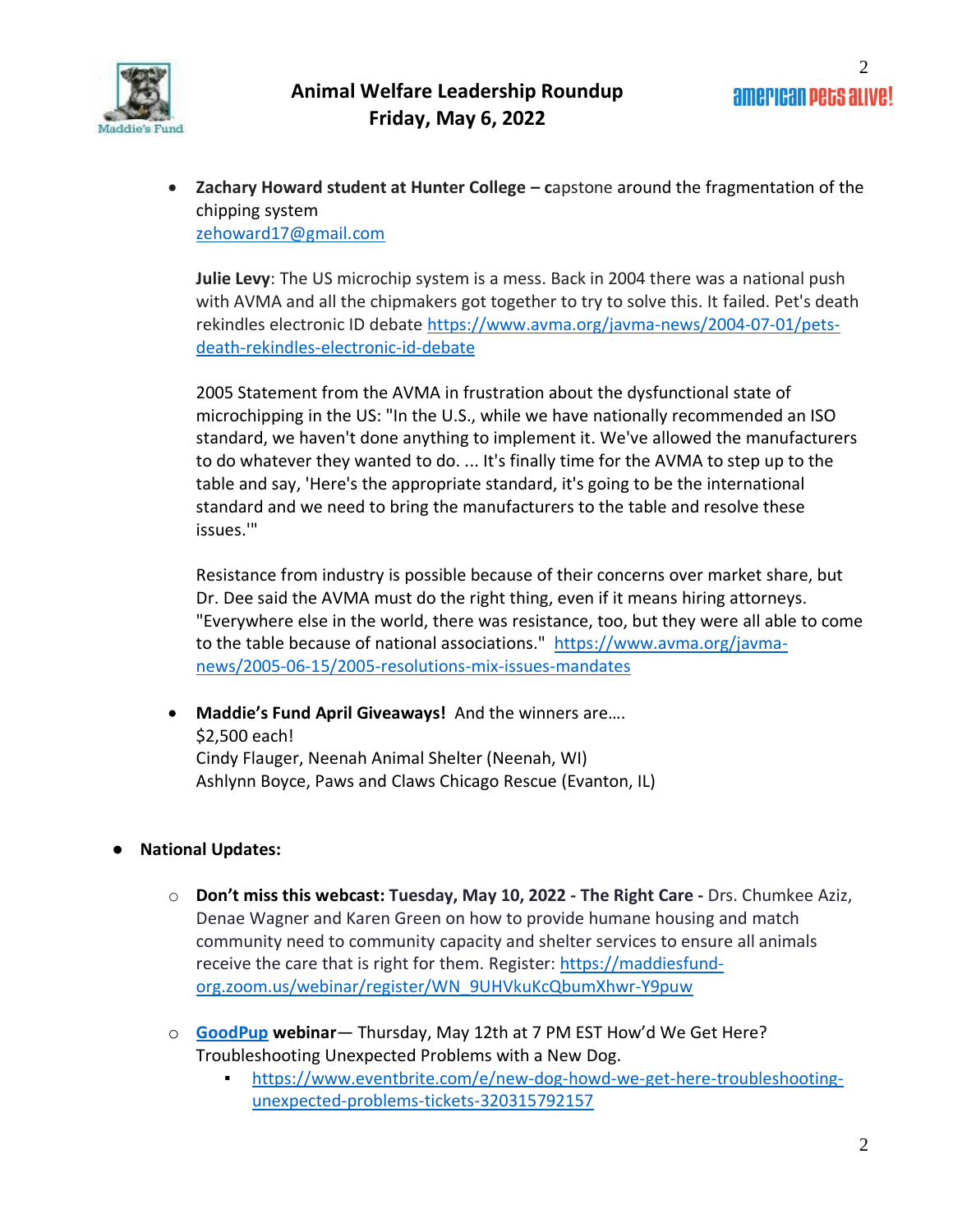

- o **Best Friends National Conference** July 7-10 Raleigh NC <https://bestfriends.org/events/best-friends-national-conference>
- o **Maddie's Fund Monthly Giveaways**! Enter here for a chance to win CA\$H in a random drawing: <https://www.maddiesfund.org/friday-community-conversations-may22-giveaway.htm>

Open to all who are watching live or on-demand! Be sure to enter each week you attend!

- o **Beck's Place is hiring!** Email TrBrad@BecksPlace if you have any questions: <https://www.becksplace.org/employment>
- o **Survey link for Let Pet Reunification**:<https://www.surveymonkey.com/r/2MFSBYL>

**TOPIC 1**:

### **[The Journey You Own](https://jyo.world/awareness/)**

---------------------------------

For the past five years, Dr. [@Jyothi Robertson](https://forum.maddiesfund.org/browse/members/profile?UserKey=50586b95-e4f7-43db-ba43-6d019a2f51fc) has been working on a personal passion project, the [Journey You Own,](https://jyo.world/) focusing on the inner relationship among environment/crisis, social justice, spiritual awareness/grounding practices, animal welfare, and what keeps us connected to the work we do. Through Journey You Own, Dr. Robertson has created **[a monthly contemplative meditation](https://jyo.world/meditation-gathering/)  [space](https://jyo.world/meditation-gathering/)** for everyone to come together, experience a 15-minute guided meditation, and after have space for sharing. Join us this Friday to understand how the Journey You Own might use these opportunities to bring awareness and grounding practices to you and your staff.

Dr. Jyothi Robertson, Principal Consultant, JVR Shelter Strategies <https://www.shelterstrategies.com/meet-our-team/jyothi/>

Contact: [jvr@shelterstrategies.com](mailto:jvr@shelterstrategies.com)

Online Meditation Gathering <https://jyo.world/meditation-gathering/>

### Register:

<https://us06web.zoom.us/meeting/register/tZ0qf-qvqjovGtYhW5kQNH7MfQL2tAr5yBV->

Not to be missed! Maddie's Candid Conversation with Jyothi Robertson, DVM <https://maddies.fund/CandidConvoRobertson>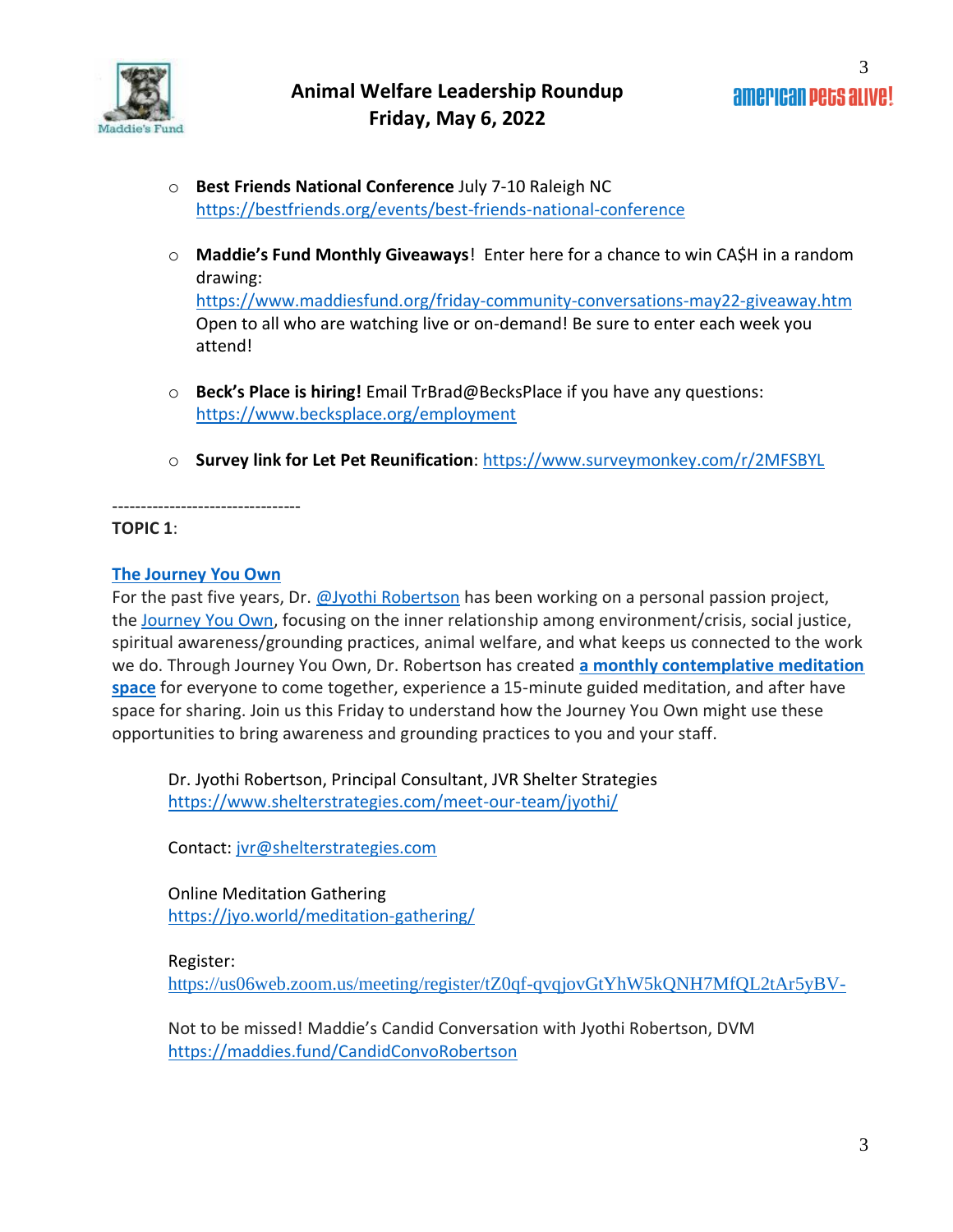

#### **TOPIC 2:**

#### **HASS and HeARTs Speak [Communications Kit: Space Crisis](https://heartsspeak.org/communications-kit-space-crisis/)**

When space crises strike, we need the community's support and action to help us save lives. But using the same code red messaging too often can lead to your community tuning out just when you need them the most.

Kasey Spain and Arin Greenwood will be talking about the **newest HASS x HeARTs Speak Communications Kit: Space Crisis**. This kit is intended to help animal organizations talk to the public about space crises in ways that will motivate people to take action. This kit is jam-packed with a variety of sample social media posts, infographics, talking points, and media pitches that offer different ways of talking about being at crisis capacity, so as not to lose the power of this urgent message.

**Kasey Spain,** Marketing and Communications Senior Manager, American Pets Alive! <https://americanpetsalive.org/about/staff/kasey-spain>

**Arin Greenwood**, Editor, writer, communications consultant <https://www.linkedin.com/in/arin-greenwood-017a577/>

**Hearts Speak** <https://heartsspeak.org/> **Toolkits: Keeping Families Together** <https://heartsspeak.org/keeping-families-together/>

**Communications Kit - Fostering** <https://heartsspeak.org/communications-kit-fostering/>

**Communications Kit - Cats** <https://heartsspeak.org/communications-kit-cats/>

**Communications Kit – Focused Marketing** <https://heartsspeak.org/community-focused-marketing-intro/>

**Human Animal Support Services** <https://www.humananimalsupportservices.org/> Other toolkits can be found here: [https://www.humananimalsupportservices.org/pro](https://www.humananimalsupportservices.org/pro-resources/)[resources/](https://www.humananimalsupportservices.org/pro-resources/)

**Ancestry-inclusive dog genomics challenges popular breed stereotypes** [https://www.science.org/doi/10.1126/science.abk0639?adobe\\_mc=MCMID%3D846424917](https://www.science.org/doi/10.1126/science.abk0639?adobe_mc=MCMID%3D84642491739088231094049347991384876828%7CMCORGID%3D242B6472541199F70A4C98A6%2540AdobeOrg%7CTS%3D1651162390&_ga=2.218466969.1066386900.1651162373-689641651.1609118629) [39088231094049347991384876828%7CMCORGID%3D242B6472541199F70A4C98A6%2540](https://www.science.org/doi/10.1126/science.abk0639?adobe_mc=MCMID%3D84642491739088231094049347991384876828%7CMCORGID%3D242B6472541199F70A4C98A6%2540AdobeOrg%7CTS%3D1651162390&_ga=2.218466969.1066386900.1651162373-689641651.1609118629)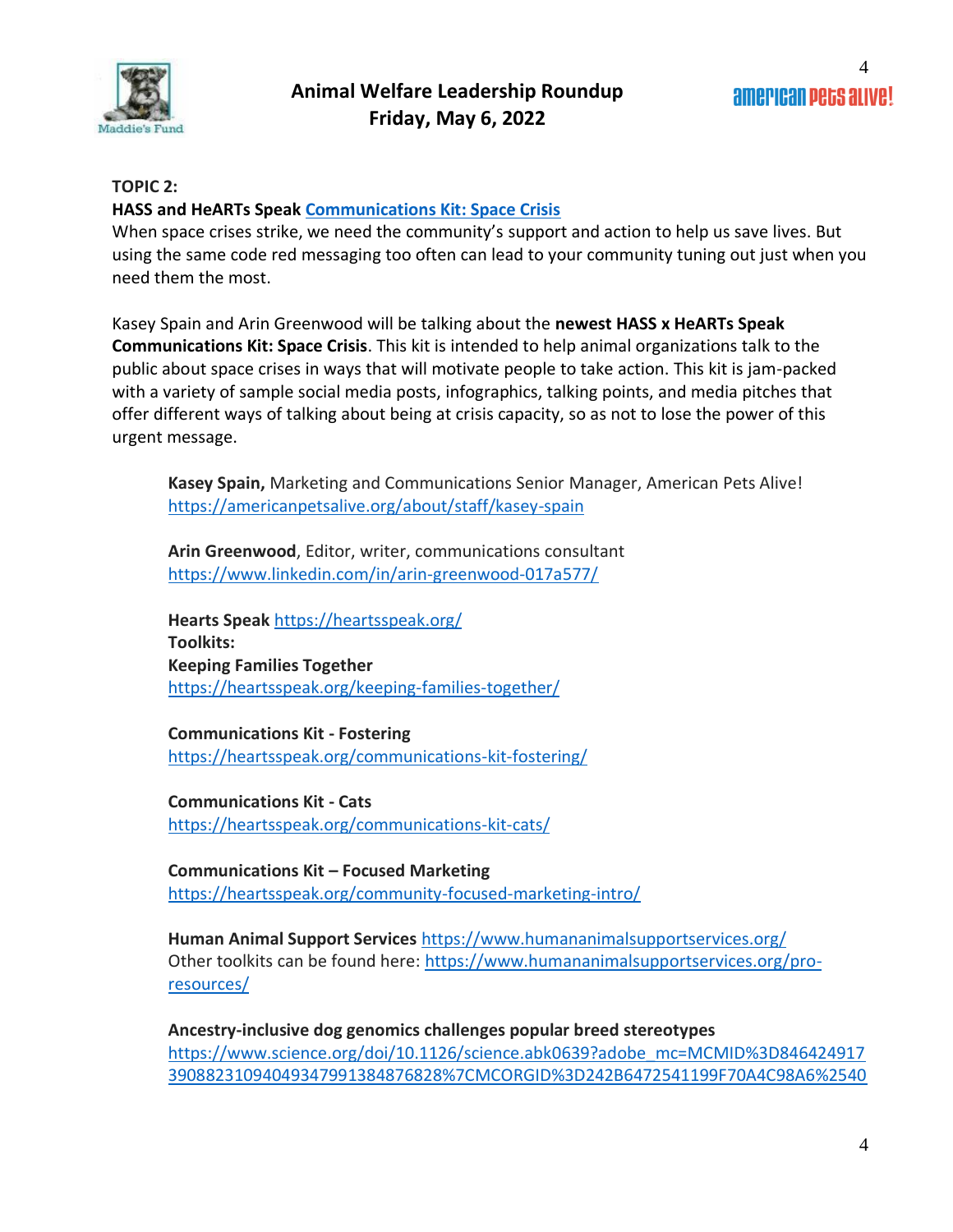

[AdobeOrg%7CTS%3D1651162390&\\_ga=2.218466969.1066386900.1651162373-](https://www.science.org/doi/10.1126/science.abk0639?adobe_mc=MCMID%3D84642491739088231094049347991384876828%7CMCORGID%3D242B6472541199F70A4C98A6%2540AdobeOrg%7CTS%3D1651162390&_ga=2.218466969.1066386900.1651162373-689641651.1609118629) [689641651.1609118629](https://www.science.org/doi/10.1126/science.abk0639?adobe_mc=MCMID%3D84642491739088231094049347991384876828%7CMCORGID%3D242B6472541199F70A4C98A6%2540AdobeOrg%7CTS%3D1651162390&_ga=2.218466969.1066386900.1651162373-689641651.1609118629)

**NY Times writeup of the research**: [https://www.nytimes.com/2022/04/28/science/dogs](https://www.nytimes.com/2022/04/28/science/dogs-breed-behavior-genes.html)[breed-behavior-genes.html](https://www.nytimes.com/2022/04/28/science/dogs-breed-behavior-genes.html)

---------------------------------

#### **CHAT:**

07:54:14 From kristen hassen to Everyone: <https://womeninblack.org/> That's the organization I worked with

07:54:36 From ZACHARY HOWARD to Everyone:

Good Morning Folks, My name is Zachary Howard! I'm a Masters student from Hunter College. Im working on my capstone around the fragmentation of the chipping system. Thank you so much to Sarah Javier for inviting me.

07:55:01 From Alison Gibson (she/her) to Everyone: Welcome Zachary!

07:55:06 From Tracy Brad to Everyone: Welcome Zachary!

- 07:55:51 From Jyothi Robertson to Everyone: Hi Zachery! Welcome!
- 07:57:25 From Nancy Cullins to Everyone: Hi Zachary

07:57:30 From Alison Gibson (she/her) to Everyone:

● Welcome – we will record this meeting and the recording will be on Maddie's Pet Forum a bi tlater today -stop by and comment!

<https://maddies.fund/awleadershiproundup5622>

07:57:38 From Tracy Brad to Everyone: I grew up in a rural area and my childhood Lab mix free roamed. It was normal then.

07:59:49 From Bob Tubbs to Everyone: Bob Tubbs - Williamsburg, VA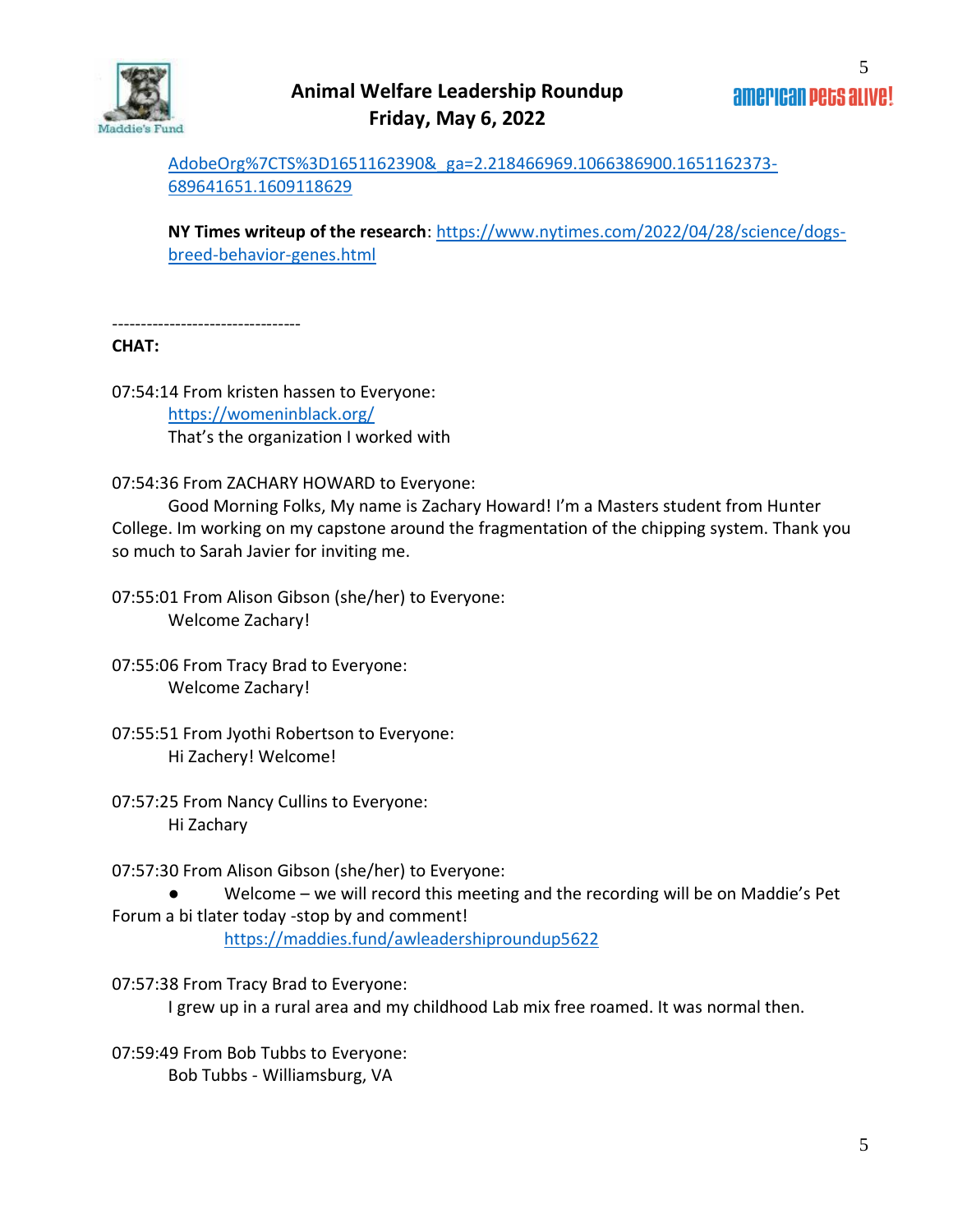

07:59:56 From Tina Nichols to Everyone: Tina from Lakeshore Humane in Manitowoc Wisconsin

08:00:03 From Ryan Robinson to Everyone:

International Fund for Animal Welfare 08:00:09 From Alison Gibson (she/her) to Everyone: Hi Tina! and thanks Ryan!

08:00:14 From Mary ELlen Houghtaling to Everyone: Just my 2nd meeting Mary Ellen from Lifeline Puppy Rescue Colorado

08:00:23 From Alison Gibson (she/her) to Everyone: Hi Mary Ellen!

08:00:26 From Emily Roberts (she/her) to Everyone: This is my second zoom call here! Emily Roberts - executive director of Cortland County SPCA in upstate NY

08:00:31 From Alison Gibson (she/her) to Everyone: Hi Emily!

08:00:37 From Bob Tubbs to Everyone: Virginia Animal Protection Federation

- 08:00:38 From Emily Roberts (she/her) to Everyone: Howdy!
- 08:00:44 From Alison Gibson (she/her) to Everyone: Hi Bob!

08:02:22 From CherylAnn Fernandes to Everyone: Hi Zachary, I work for an international microchip company- feel free to email me at [Cherylann.Fernandes@petlink.net](mailto:Cherylann.Fernandes@petlink.net)

08:02:58 From Steve Marrero (Director-Liberty County Animal Services) to Everyone: You nailed it

08:03:00 From Sarah Javier (she/her) to Everyone:

Thank you so much for being here, Zachary! There are many great minds on here to share ideas.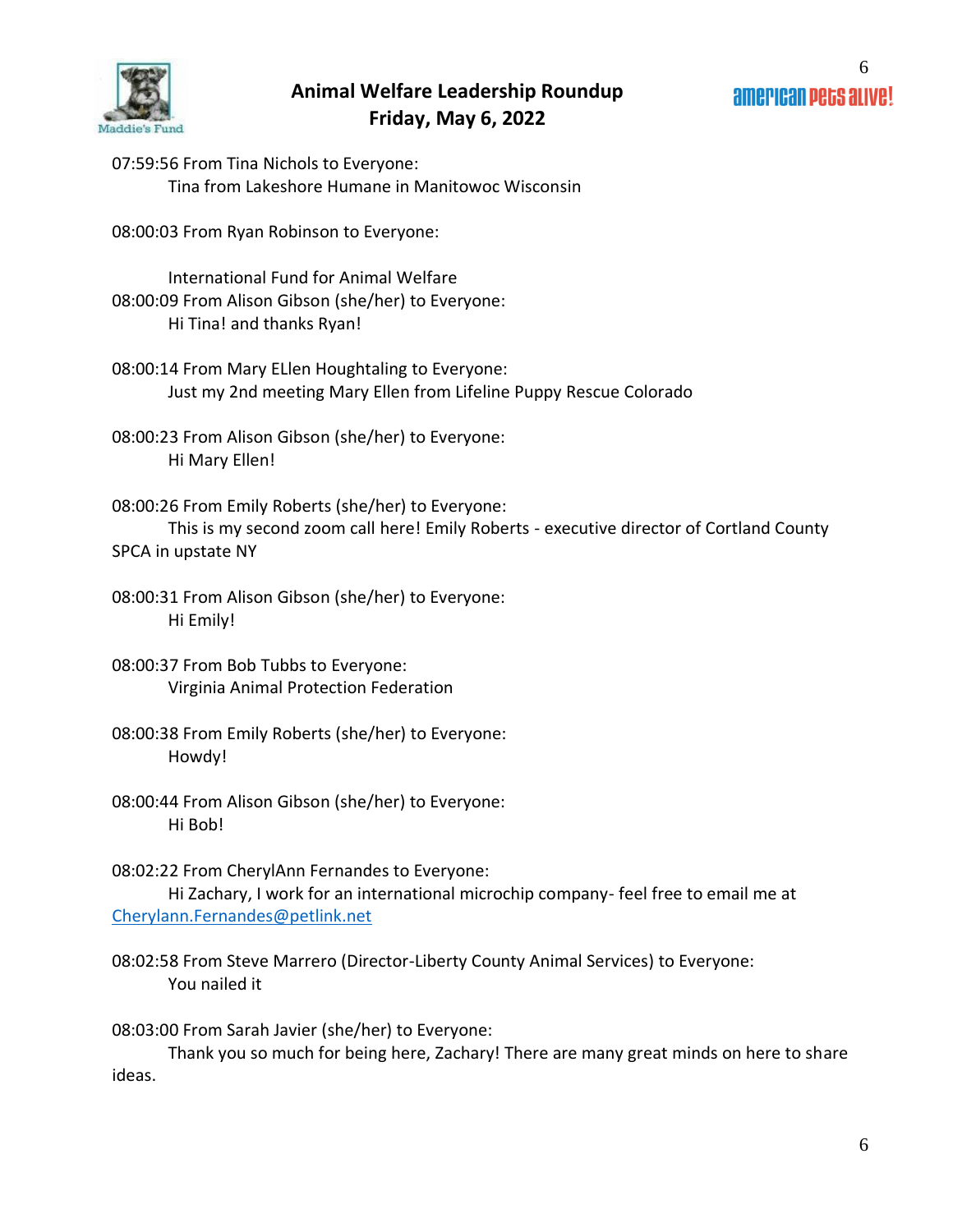

08:03:19 From Sarah Javier (she/her) to Everyone: Kristen, love the idea of being able to scan with your phone!

#### 08:04:11 From Isabelle Côté to Everyone:

I miss the first few minutes or so. What is the name of this project?

08:04:52 From ZACHARY HOWARD to Everyone: [zehoward17@gmail.com](mailto:zehoward17@gmail.com)

#### 08:05:32 From Julie Levy to Everyone:

The US microchip system is a mess. Back in 2004 there was a national push with AVMA and all the chipmakers got together to try to solve this. It failed. Pet's death rekindles electronic ID debate<https://www.avma.org/javma-news/2004-07-01/pets-death-rekindles-electronic-id-debate>

#### 08:08:47 From Julie Levy to Everyone:

So when Hadden disappeared after slipping his collar on the morning of April 12, Massey assumed she would be notified if the wayward terrier were picked up. The Stafford County, Virginia, Animal Shelter did, in fact, have custody of Hadden. But the shelter's scanners failed to detect the short-range radio frequency emitted by the dog's microchip.

After observing the mandatory, six-day holding period for stray animals, shelter staff waited four additional days for the owner to turn up. Michael Null, the shelter's chief animal control officer, explained why. "We normally try to hold onto every animal as long as we can."

On April 21, after 10 days with no inquiries about a missing American Pit Bull Terrier, Hadden was euthanatized.

Tragically, Massey called the shelter 30 minutes too late. She described Hadden in detail and mentioned his microchip. At that point, the dog's body was scanned again, this time with a scanner the shelter had received in January but had stored away. "Chip found," the scanner read

08:08:54 From Kelly Clardy to Everyone:

Maddie's Fund Monthly Giveaways! Enter here for a chance to win CA\$H in a random drawing:

<https://www.maddiesfund.org/friday-community-conversations-may22-giveaway.htm> Open to all who are watching live or on-demand! Be sure to enter each week you attend!

**Maddie's Fund April Giveaways!** And the winners are….

\$2,500 each!

Cindy Flauger, Neenah Animal Shelter (Neenah, WI) Ashlynn Boyce, Paws and Claws Chicago Rescue (Evanton, IL)

08:10:38 From Tracy McQuarrie to Everyone: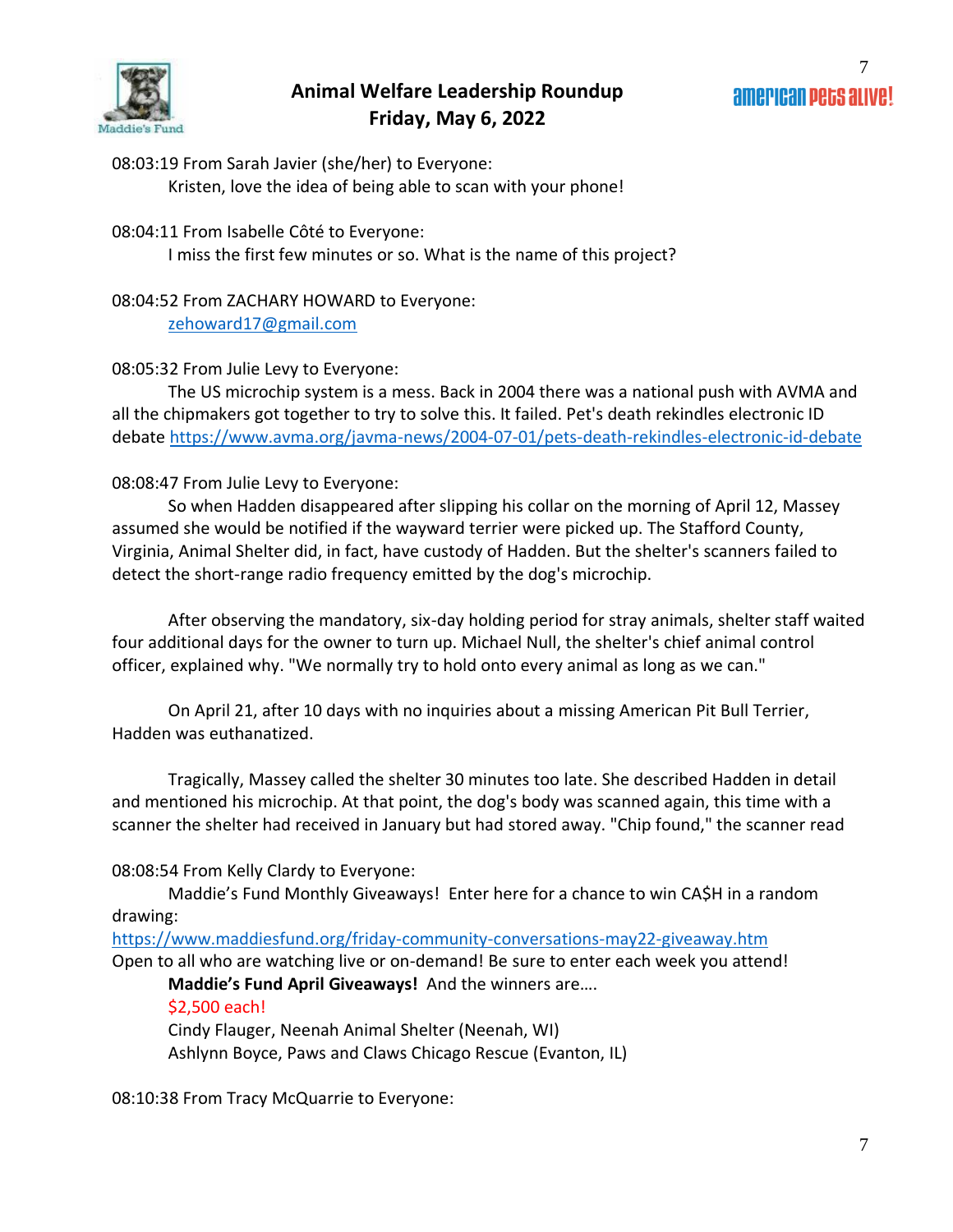

- O 08:10:40 From Ann Valentine to Everyone: Congratulations to the winners!
- 08:10:40 From Alison Gibson (she/her) to Everyone: CONGRATS to the WINNERS!!
- 08:10:41 From Johanna Humbert to Everyone: Congratulations!
- 08:10:46 From Albert Yau to Everyone: Congrats!!!
- 08:10:47 From Tam Singer to Everyone: Yay! congrats:)
- 08:10:47 From Kasey Spain: AmPA!/HASS to Everyone: Whoo hooo!
- 08:10:48 From MeLissa Webber to Everyone:  $\bullet$
- 08:10:50 From Susan Leavitt to Everyone: Congrats!!
- 08:10:51 From Emily Roberts (she/her) to Everyone: Congrats y'all!
- 08:10:52 From Katie McKay to Everyone: CONGRATS!!!!
- 08:10:58 From David Lynch to Everyone: Congrats!!
- 08:11:09 From Shelley Joaquin to Everyone: Congrats to the winners!
- 08:11:31 From Jerrica Owen to Everyone: Congrats!!!
- 08:11:34 From Sindi Dresslaer to Everyone: Ö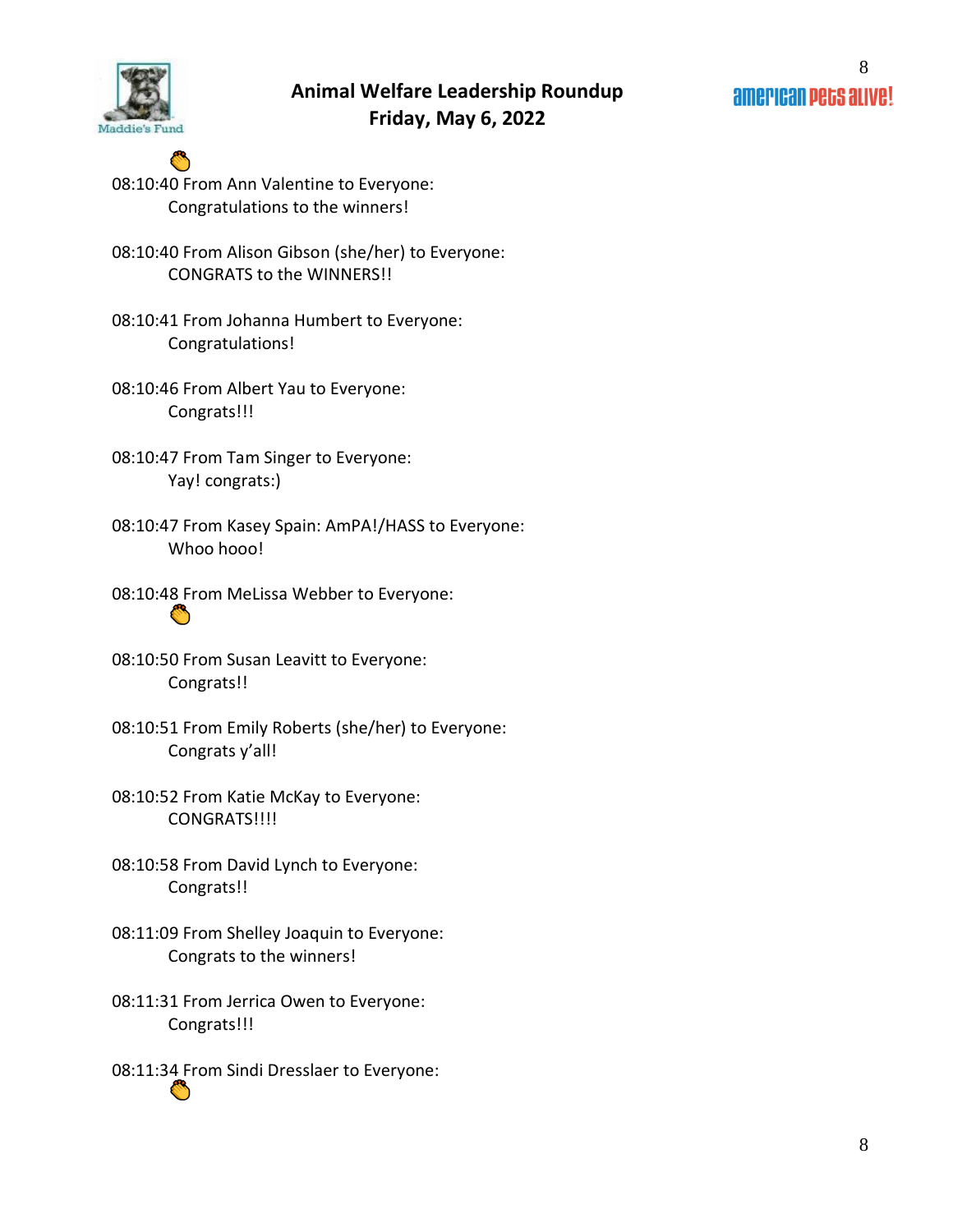

08:12:29 From Alison Gibson (she/her) to Everyone:

Don't miss this webcast:

Tuesday, May 10, 2022 - The Right Care - Drs. Chumkee Aziz, Denae Wagner and Karen Green on how to provide humane housing and match community need to community capacity and shelter services to ensure all animals receive the care that is right for them. Register: [https://maddiesfund-org.zoom.us/webinar/register/WN\\_9UHVkuKcQbumXhwr-Y9puw](https://maddiesfund-org.zoom.us/webinar/register/WN_9UHVkuKcQbumXhwr-Y9puw)

08:12:45 From Amber Francisco to Everyone: Congrats!

### 08:12:55 From Kelly Clardy to Everyone:

Congrats to the winners!!! Cindy Flauger and Ashlynn Boyce! The Maddie's Fund grants team will reach out to you next week with all the details.

### 08:14:11 From Allie Mayer to Everyone:

Upcoming webinar— Thursday, May 12th at 7 PM EST, GoodPup is hosting a free webinar called How'd We Get Here? Troubleshooting Unexpected Problems with a New Dog.

The webinar will cover topics such as potty training challenges, mouthiness, jumping, barking, separation distress, resource guarding, and more. It is open to staff, volunteers, fosters and adopters.

[https://www.eventbrite.com/e/new-dog-howd-we-get-here-troubleshooting-unexpected](https://www.eventbrite.com/e/new-dog-howd-we-get-here-troubleshooting-unexpected-problems-tickets-320315792157)[problems-tickets-320315792157](https://www.eventbrite.com/e/new-dog-howd-we-get-here-troubleshooting-unexpected-problems-tickets-320315792157)

For more information about GoodPup or to view past webinars visit [https://goodpup.com/shelters.](https://goodpup.com/shelters)

### 08:14:16 From Jerrica Owen to Everyone:

Pet Reunification Strategy Survey: <https://www.surveymonkey.com/r/2MFSBYL>

#### 08:14:22 From Brent Toellner to Everyone:

<https://bestfriends.org/events/best-friends-national-conference>

#### 08:14:23 From Julie Levy to Everyone:

2005 Statement from the AVMA in frustration about the dysfunctional state of microchipping in the US: "In the U.S., while we have nationally recommended an ISO standard, we haven't done anything to implement it. We've allowed the manufacturers to do whatever they wanted to do. ... It's finally time for the AVMA to step up to the table and say, 'Here's the appropriate standard, it's going to be the international standard and we need to bring the manufacturers to the table and resolve these issues.'"

Resistance from industry is possible because of their concerns over market share, but Dr. Dee said the AVMA must do the right thing, even if it means hiring attorneys. "Everywhere else in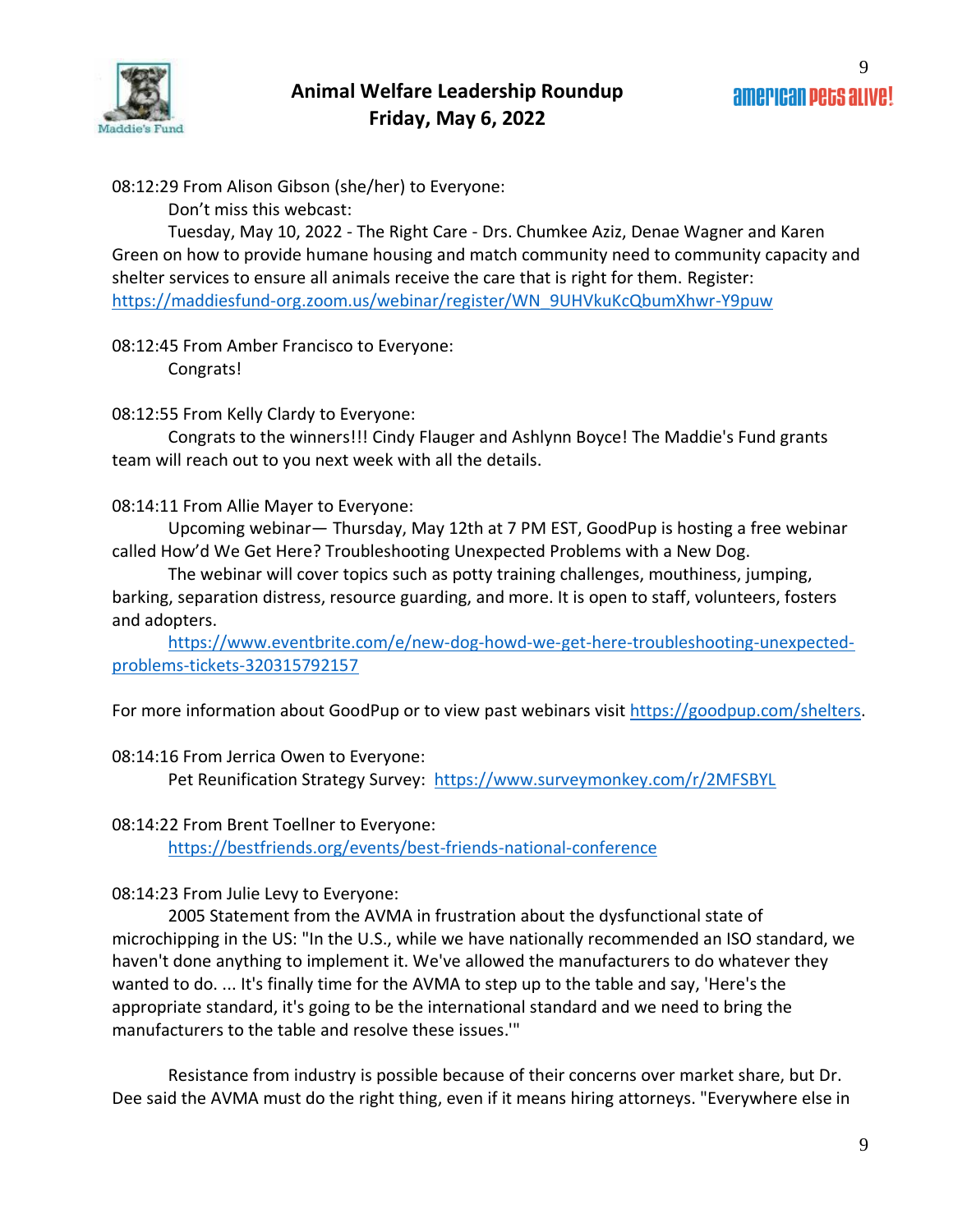

the world, there was resistance, too, but they were all able to come to the table because of national associations." [https://www.avma.org/javma-news/2005-06-15/2005-resolutions-mix](https://www.avma.org/javma-news/2005-06-15/2005-resolutions-mix-issues-mandates)[issues-mandates](https://www.avma.org/javma-news/2005-06-15/2005-resolutions-mix-issues-mandates)

08:16:43 From Alison Gibson (she/her) to Everyone: Human Animal Support Services<https://www.humananimalsupportservices.org/>

- 08:18:51 From Isabelle Côté to Everyone: It could fit very nicely in the one health one welfare initiative
- 08:19:13 From Alexis Pagoulatos to Everyone: From a PR perspective, address it or the messaging vacuum gets filled by others.

08:19:17 From Ann Valentine to Everyone:

Similarly, I have members of our local Board who struggle to understand HASS. They are jaded towards the notion of being more open about adoptions, for example.

08:19:17 From Jessica Des Lauriers to Everyone:

For us, I think we are struggling internally to be aligned. There is some hesitation that the messaging to our guests, is that we aren't helping them. Then in turn they will give that information to the cities we provide services to.

08:19:21 From Jenn Danks to Everyone:

We do need to have these conversations and not back away.

08:20:13 From Alison Gibson (she/her) to Everyone:

QOTD: Advice for Human Animal Support Services to address public criticism and the perceived message that keeping pets out of shelters by direct return to caregiver or foster care does not help animals – that strays are ignored or kept from shelter services.

## 08:20:17 From Nancy Cullins to Everyone:

We do the same. Provide a number of rehoming sites. Our city shelter is telling people to let the animals free in the street. We think it is to keep the numbers looking good.

08:20:19 From Dinah Hayse to Everyone:

The majority of the cats that are coming are not fixed.

## 08:20:25 From Susan Leavitt to Everyone:

As a rescue we speak to everyone before they surrender their pet and we work to see how they can keep their dog. Advice on health, training, places to turn to. We have success and failure with it but it's the financial part that's the hardest to deal with. We don't know how to help them. Many lost jobs or homes and don't have the money.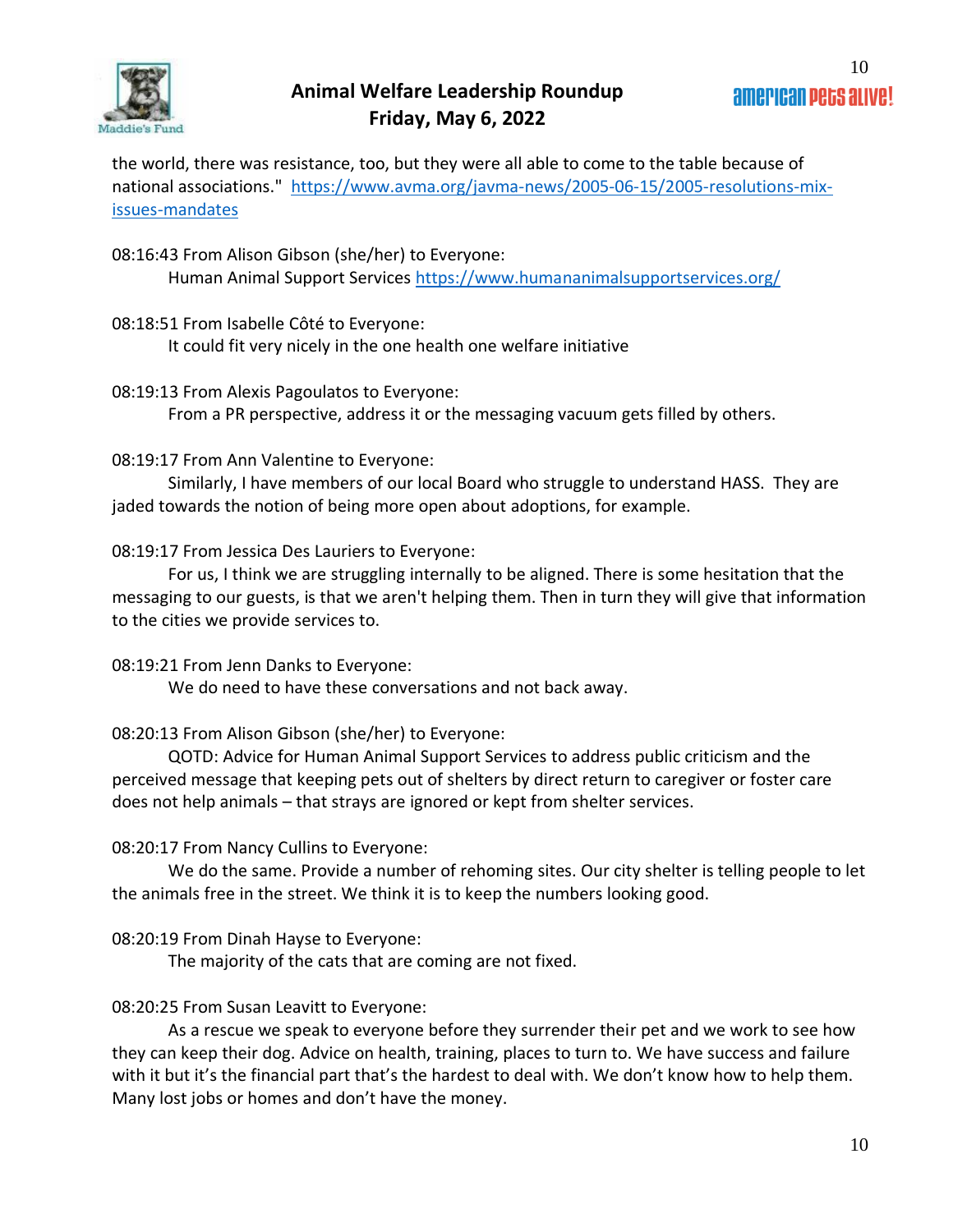08:21:01 From Sara M. - Pasadena Humane to Everyone:

I wonder how critics of HASS initiatives would define "a good home". I can't help but think that under the surface of the accusation that shelters are "turning pets away" is the long-standing myth that the homes these pets came from aren't "good enough" and that the shelter and a new "forever" home is actually the better place for them.

08:21:16 From Sara M. - Pasadena Humane to Everyone: YES, Emily Wood, AGREE!!!

#### 08:21:56 From Cynthia Bullock to Everyone:

We need remove the stigma of people asking for help for their pets. We're 100% safety net services and still face the bias of "if they can't afford them, they shouldn't have them"

#### 08:22:11 From Amber Francisco to Everyone:

Our shelter is not turning away stray animals but we are doing owner surrenders by appointment only. We are asking why they need to surrender, and if they need food we offer food. We try to help to keep the animal in the home

#### 08:22:35 From kristen hassen to Everyone:

We advocate the approach of inviting the community to help but that's not the same as saying "we aren't going to help you" - not sure if shelters are just closing their doors in the name of HASS and if so, how we can be very clear that's not what we stand for

### 08:22:37 From Emily Roberts (she/her) to Everyone:

We are struggling with this with the implementation of our Angel Fund… should it only be for our animals? or include public animals? We recently used it to pay for a \$5,000 surgery for a puppy. It's not sustainable in its current state. Does anyone have any protocol in place for paying for public animal's medical care they could share with me? My email Is [elbach@cortlandspca.org](mailto:elbach@cortlandspca.org)

### 08:22:46 From Ann Valentine to Everyone:

Agreed, Cynthia. Our shelter is adding a Board seat next year specifically for someone in human services.

### 08:23:36 From Cynthia Bullock to Everyone:

We did the same, Ann. We have to partner with human services to do our work.

### 08:23:39 From kristen hassen to Everyone:

Emily Wood totally agree - the assumption is: we should take in every pet from the 'irresponsible owner', provide perfect care for the pet, and rehome the pet to a 'better' home.

08:23:47 From kristen hassen to Everyone: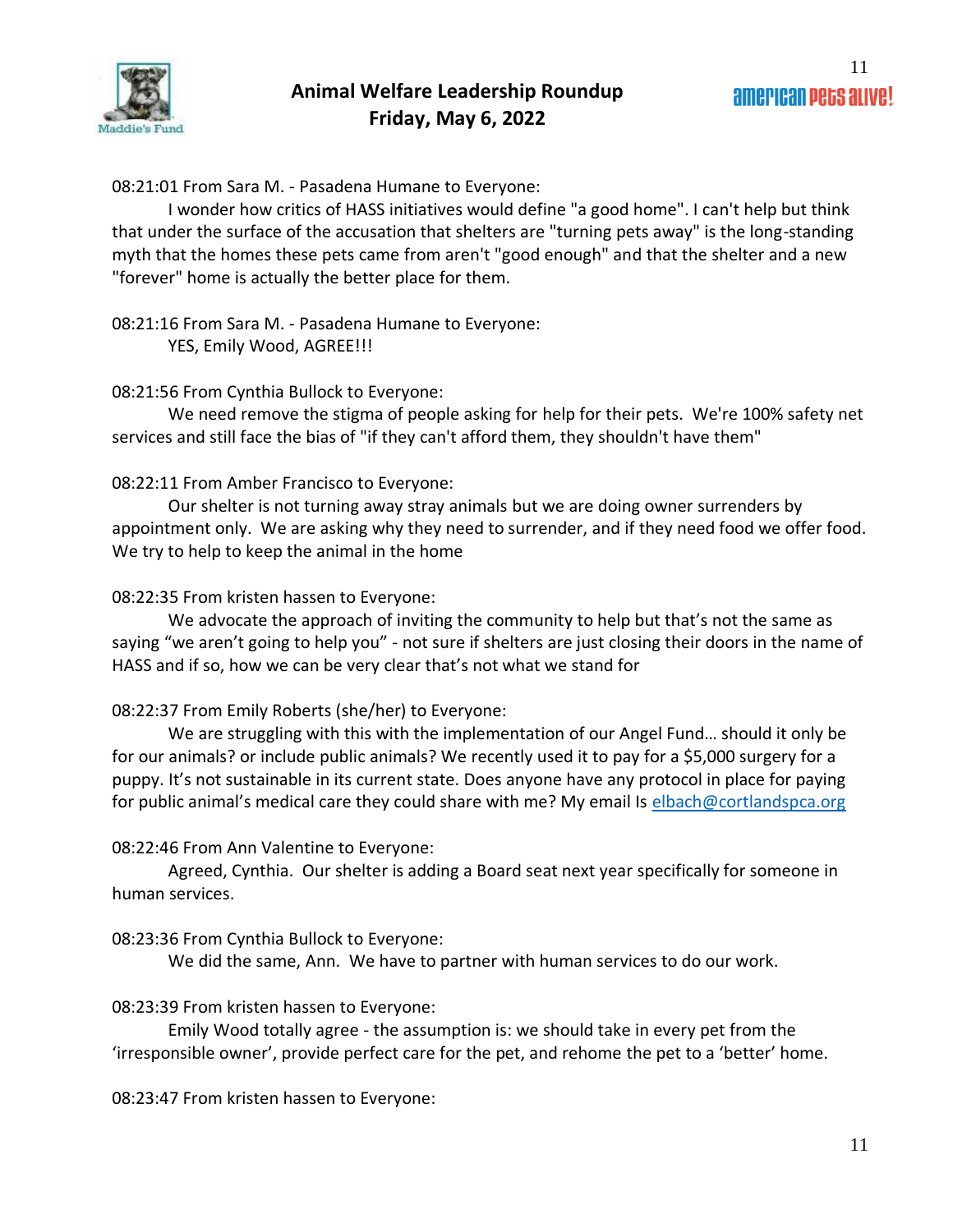

I think that belief underlies all of this

08:24:09 From Lauren Overman to Everyone:

Kristen- does it seem like some shelters are misunderstanding the HASS message of providing other services INSTEAD of taking the animals in? (rather than just not taking them in?)

08:24:12 From kristen hassen to Everyone:

It's about a factory of 'bad' owners to 'good' owners - it's a myth that the movement has really promoted unintentionally

08:24:14 From Jenn Danks to Everyone:

Our online admissions process gives owners options to request assistance over surrender. When that happens, their request is turned over to our Stay@Home program where a suite of support services are available to owners.

08:24:46 From Jessica Des Lauriers to Everyone:

I agree Emily. We even struggle with that internally, on providing medical care and returning the pet to the family. Some people think they shouldn't get the animal back. We all need help sometimes, and the goal is to keep pets and families together.

08:27:14 From kristen hassen to Everyone:

So is the general advice to communicate more and more clearly?

08:27:59 From Kriss Harrigian to Everyone:

Is there a statistic on how many pets are returned to owner when they enter the shelter system?

08:28:28 From Hope Winograd to Everyone: Symbiotic is a great word!

08:28:35 From Julie Levy to Everyone: @Kriss Harrigan - about 20% for dogs and 2% for cats.

08:28:37 From Kelly Clardy to Everyone:

We see this every time there's a big shift in animal welfare - fee-waived adoptions, open/conversation-based adoptions (no home visits, etc). Change is hard for a lot of people, no matter how good the change is.

08:28:43 From emily wood to Everyone:

It's not only HASS, it's the same thing that folks have been saying for years - UC Davis, and RTF/TNR advocacy. Home is simply better, almost always, even if that home is outdoors, if it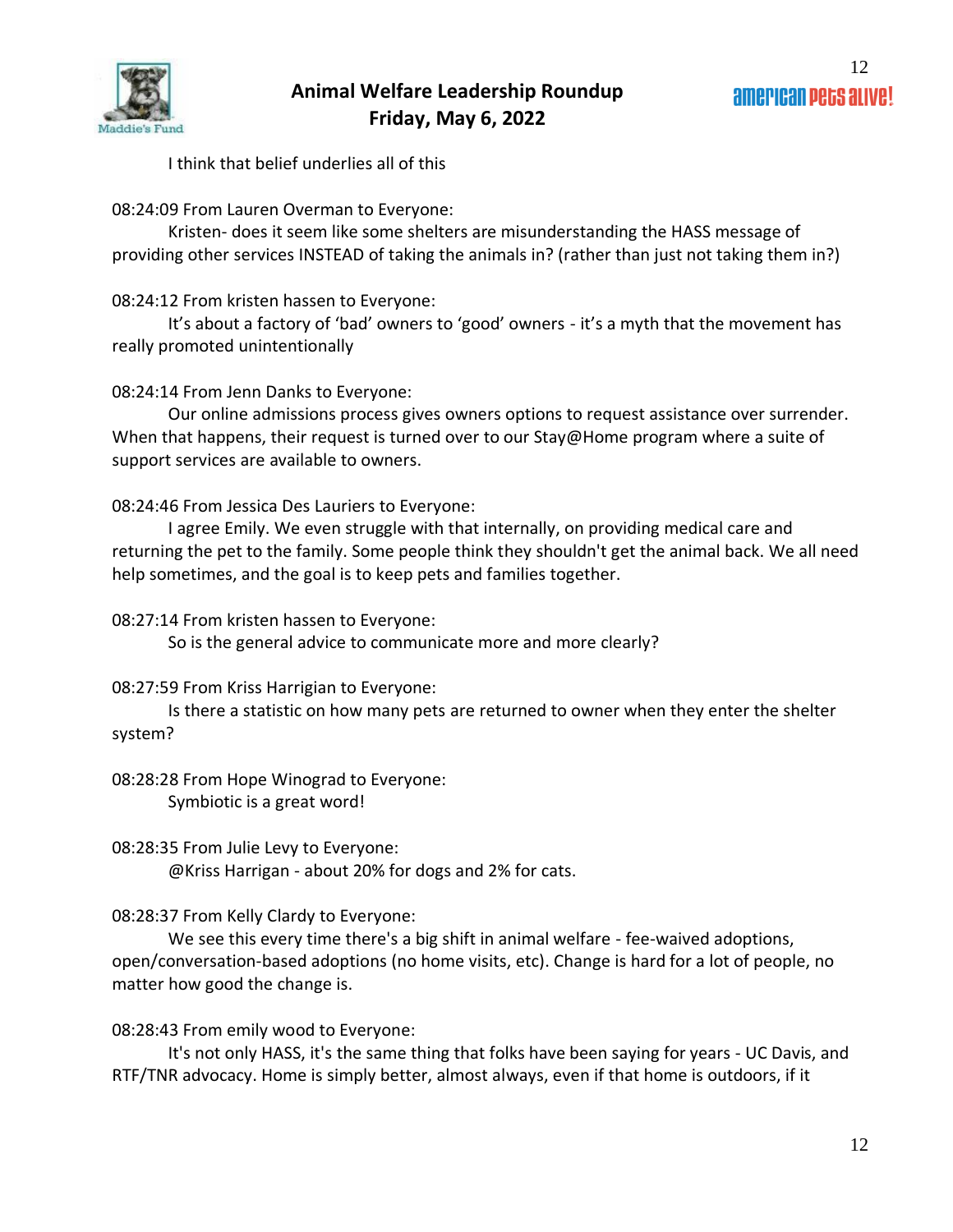

doesn't look like yours, etc. When advocacy comes from a baseline of "every pet needs to be cared for precisely the way I envision good care," we're just not talking about the same thing...

#### 08:28:47 From Brent Toellner to Everyone:

We spend so much time in crisis communications -- we have to make more time for the proactive comms

08:29:04 From Kasey Spain: AmPA!/HASS to Everyone: Amen Brent!

08:29:09 From Britney Tennant to Everyone:

We have struggled with some of the HASS messaging because in some ways it feels like it is implying that professionals and expertise are no longer necessary. We've been fighting for years to elevate the profession and sometimes the messaging feels like it is devaluing the accumulated experience and education of shelter professionals.

08:29:12 From Isabelle Côté to Everyone:

Pets could also have préférences. A dog could be bonded with a ''bad'' owner and for the dog staying with this person could be better than being with a new ''good'' owner.

08:29:20 From Ann Valentine to Everyone:

From my 30 years' experience in public higher education, I can verify that you can never communicate enough. Even meetings with local leadership and service groups makes a difference. Communicating once doesn't do the trick: it's a constant issue.

08:29:28 From wendy frink to Everyone:

For those without a comms person, do you have a volunteer(s) with marketing/PR backgrounds that could help?

08:29:40 From emily wood to Everyone: Amen, Brent - "proactive communications!"

08:30:28 From Anne George to Everyone: Specifically, where is the data that shows that HASS work?

### 08:30:31 From Brad Shear to Everyone:

I think we need to pay attention to how our frontline staff communicate, how they are trained and what people's direct experience is when they come in or call. That experience is what will form stronger opinions than any other.

08:30:57 From Becky Costner to Everyone: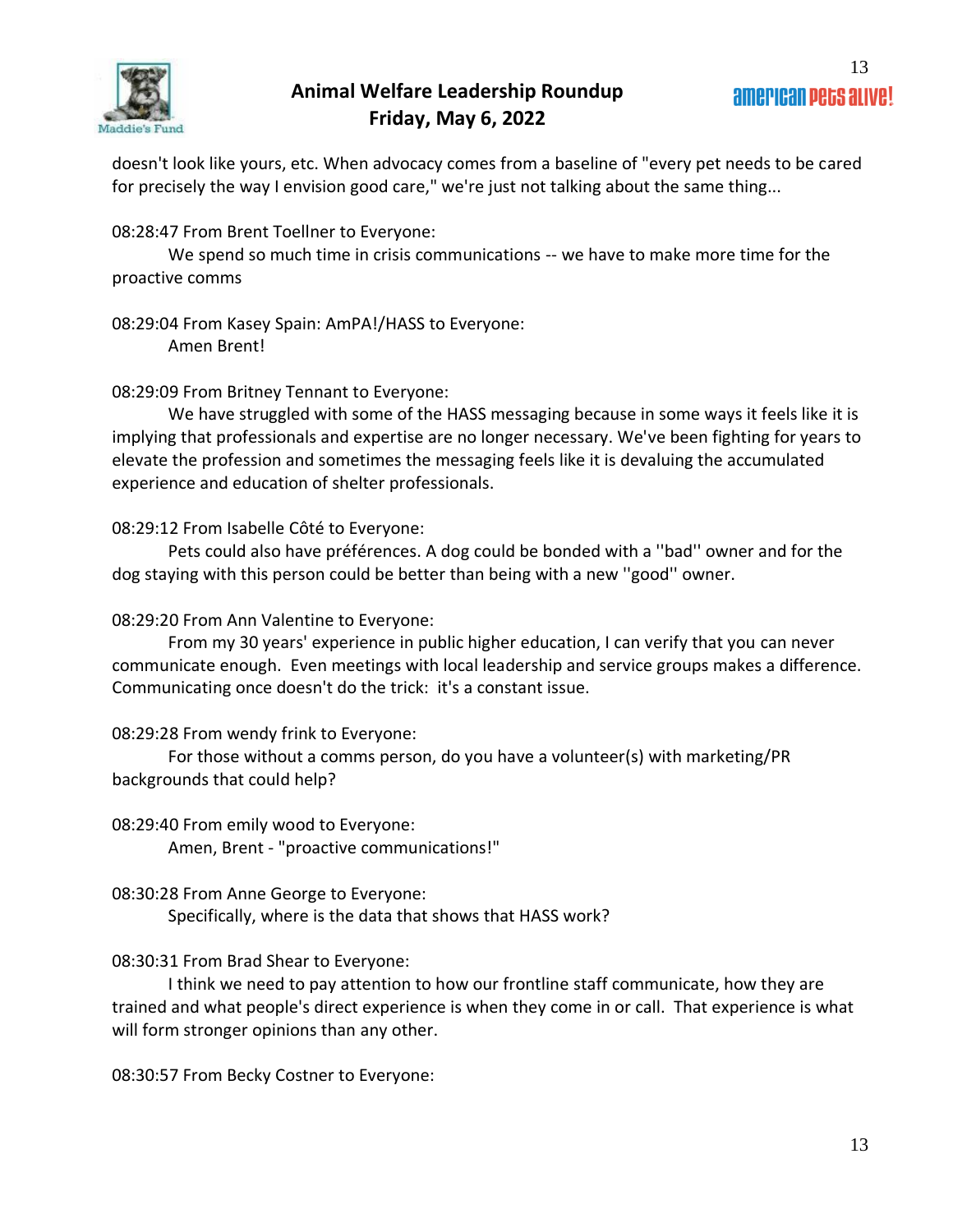

interagency making sure that everyone is on the same page for how we are clarifying our policy, procedure and the overall direction of animal rescue/shelters. Making sure that everyone feels comfortable with talking about it forwards and backwards. As we talk to people I think that sometimes it creates an aha moment for them. Then track the data because the data won't lie.

### 08:31:27 From Jamie Case to Everyone:

I don't want to take up too much space but I have almost 10 years of experience focusing on keeping the family unit in tact while trying to run a shelter. It was not easy to get my local community over the hump of truly understanding that people deserve to keep their pets. Period. The communities we serve understand it. It's the Good Samaritan and some of our industry that can't quite see that point and that the shelter is not the answer. Personal judgement is getting in the way of our progress. And I will say again, it was hard BUT ten years later, I can say… it was worth it. Our community's pets are healthier, pet caretakers feel better supported and open to coming into the shelter to talk through problems they may have.

### 08:31:28 From Renee Gutierrez to Everyone:

Its really hard to have proactive communication when we are soooo short staffed, there is no one to share that messaging. I agree 100% but its difficult right now with the great resignation issues were facing.

08:31:33 From Alison Gibson (she/her) to Everyone:

Dr. Jyothi Robertson, Principal Consultant, JVR Shelter Strategies <https://www.shelterstrategies.com/meet-our-team/jyothi/>

### 08:31:54 From Alison Gibson (she/her) to Everyone:

Not to be missed! Maddie's Candid Conversation with Jyothi Robertson, DVM <https://maddies.fund/CandidConvoRobertson>

## 08:32:28 From Kym Iffert to Everyone:

I think it's important for all of us to remember that it's human nature to focus on the "negative". So asking for people to step up and help may simply be "heard" as we aren't taking animals when that is not the case.

08:32:37 From Alison Gibson (she/her) to Everyone: Journey You Own (JYO)<https://jyo.world/awareness/>

## 08:32:53 From kristen hassen to Everyone: Dr. Robertson is one of our HASS project advisors:)

08:32:58 From Jyothi Robertson to Everyone: <https://jyo.world/meditation-gathering/>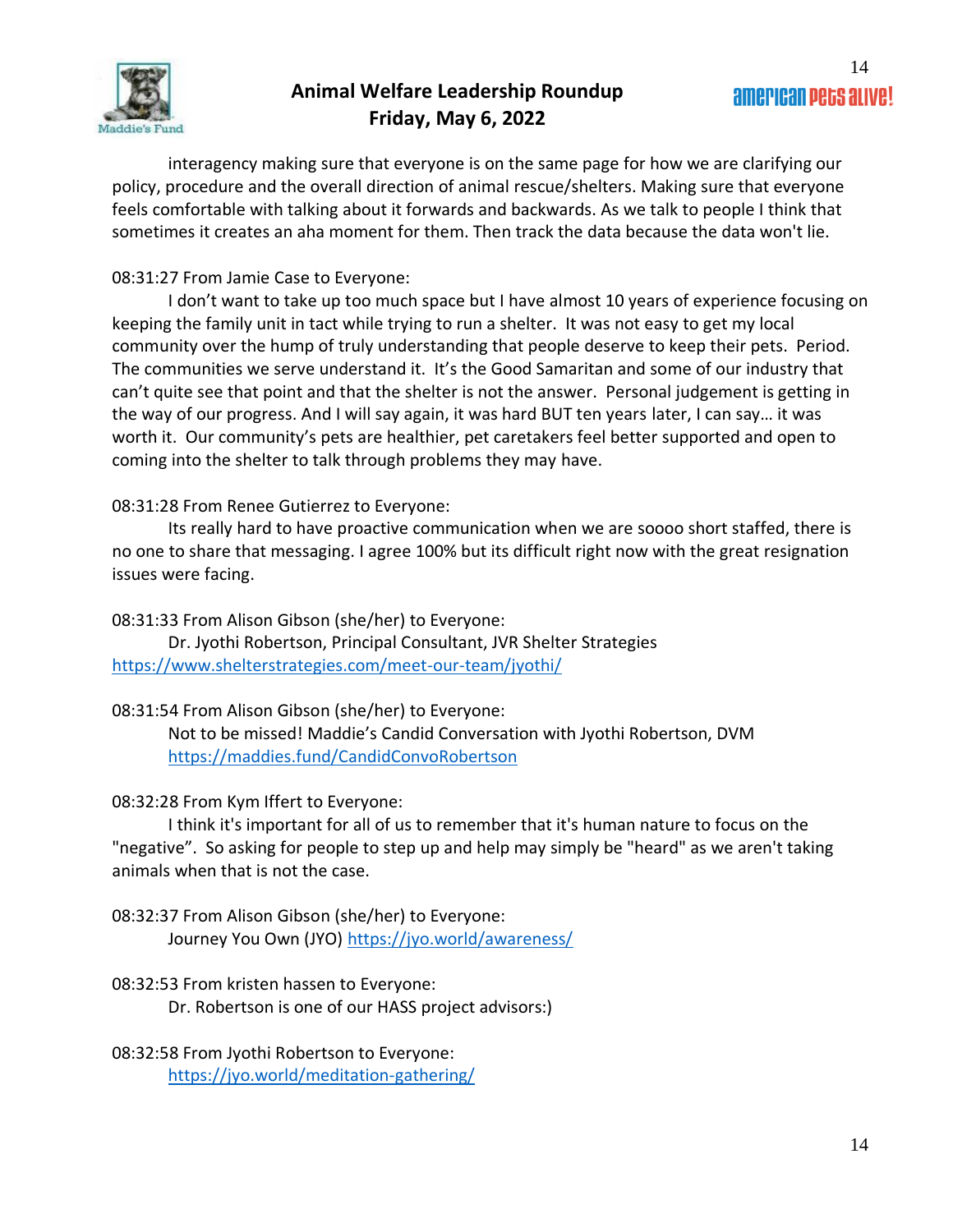

08:33:09 From Alison Gibson (she/her) to Everyone: Online Meditation Gathering <https://jyo.world/meditation-gathering/>

08:34:15 From kristen hassen to Everyone: Yes Brad - we are starting to realize what a huge factor that is

08:35:23 From kristen hassen to Everyone:

If you are involved in a new pet identification technology - remote collars, facial recognition, QR technology and want to talk about it on this call, reach out to me! [Kristen.hassen@americanpetsalive.org](mailto:Kristen.hassen@americanpetsalive.org)

08:36:34 From Alison Gibson (she/her) to Everyone: <https://jyo.world/meditation-gathering/>

Register:

<https://us06web.zoom.us/meeting/register/tZ0qf-qvqjovGtYhW5kQNH7MfQL2tAr5yBV->

08:39:59 From Alison Gibson (she/her) to Everyone:

- 08:41:49 From Erica Schumacher to Everyone: Thank you so much for doing this Jyothi! I'm excited for May 26th! 08:41:55 From Jyothi Robertson to Everyone: [jvr@shelterstrategies.com](mailto:jvr@shelterstrategies.com)
- 08:42:29 From Steve Marrero (Director-Liberty County Animal Services) to Everyone: I can't access the link
- 08:42:30 From Jamie Case to Everyone: Thank you so much, Jyothi!
- 08:42:31 From Kimberly Pickens DCDF to Everyone: Neither of those registration links are working.

- 08:42:47 From Susan Leavitt to Everyone: The corrected one above works
- 08:42:58 From Alexis Pagoulatos to Everyone: Didn't work for me either

<sup>08:42:42</sup> From Jyothi Robertson to Everyone: <https://us06web.zoom.us/meeting/register/tZ0qf-qvqjovGtYhW5kQNH7MfQL2tAr5yBV->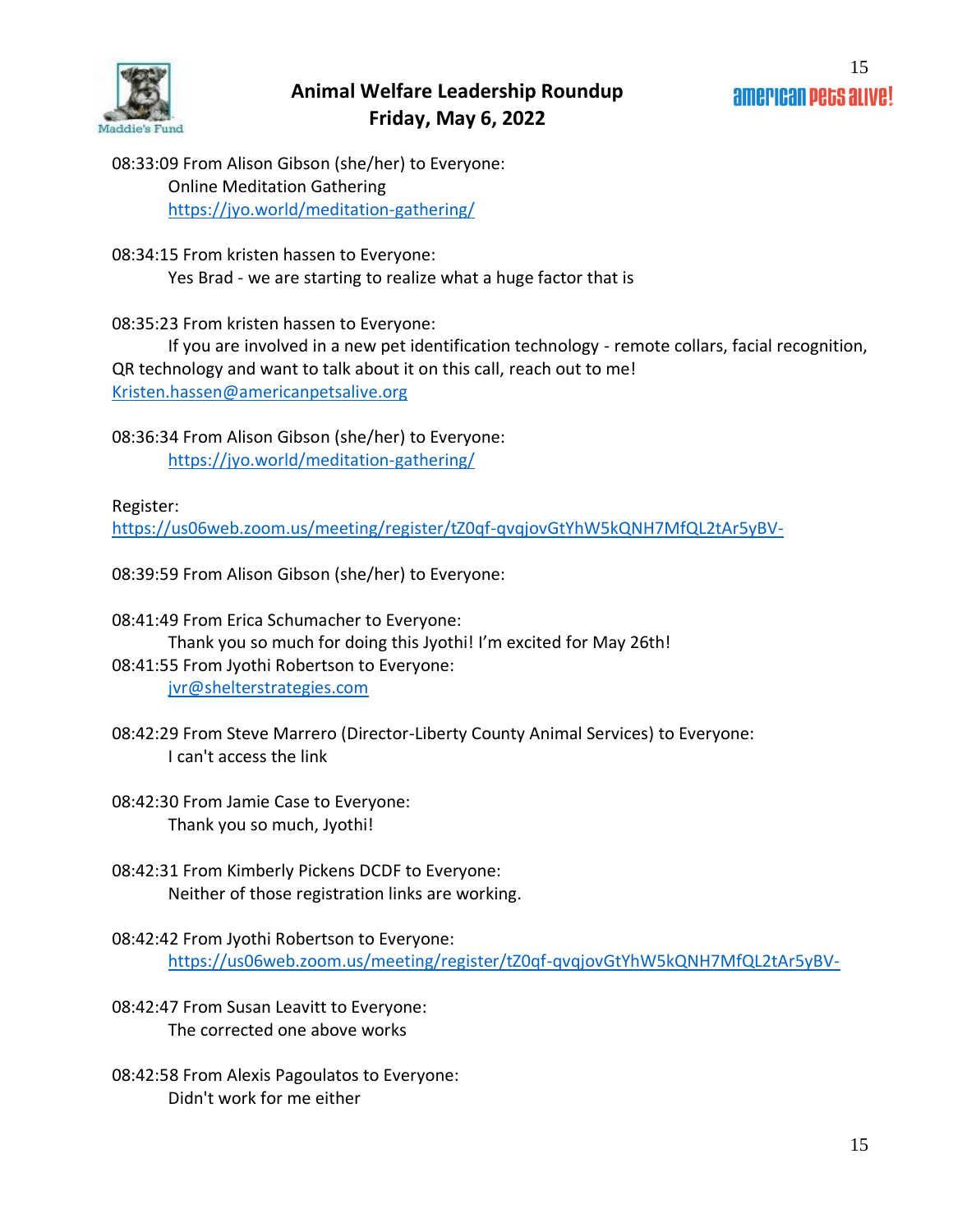

08:43:04 From Arin Greenwood to E veryone: Works for me! 08:43:04 From Kimberly Pickens DCDF to Everyone: did not work

08:43:06 From Kasey Spain: AmPA!/HASS to Everyone: Works for me! 08:43:16 From Steve Marrero (Director-Liberty County Animal Services) to Everyone:

Nope

08:43:18 From Jyothi Robertson to Everyone: <https://jyo.world/meditation-gathering/>

08:43:20 From Jenn Danks to Everyone: Worked for me

08:43:24 From Mary Flores to Everyone: Returns a "lost in Zoom" page.

08:43:31 From Heather Kalman to Everyone: Worked when accessing from the main site vs the zoom invite link :)

08:43:41 From PJ Rosch to Everyone: It may be if you are on a VPN your protocols may not let you in

08:44:43 From Kelly Clardy to Everyone:

If you just joined, don't forget to enter for a chance to win money from Maddie's Fund! Fill in the contest entry form here: [https://www.maddiesfund.org/friday-community-conversations](https://www.maddiesfund.org/friday-community-conversations-may22-giveaway.htm)[may22-giveaway.htm](https://www.maddiesfund.org/friday-community-conversations-may22-giveaway.htm)

. Open to all who are watching live or on-demand! Be sure to enter each week you attend!

08:44:56 From Alison Gibson (she/her) to Everyone:

Kasey Spain, Marketing and Communications Senior Manager, American Pets Alive! <https://americanpetsalive.org/about/staff/kasey-spain>

08:45:05 From Alison Gibson (she/her) to Everyone: Arin Greenwood, Editor, writer, communications consultant <https://www.linkedin.com/in/arin-greenwood-017a577/>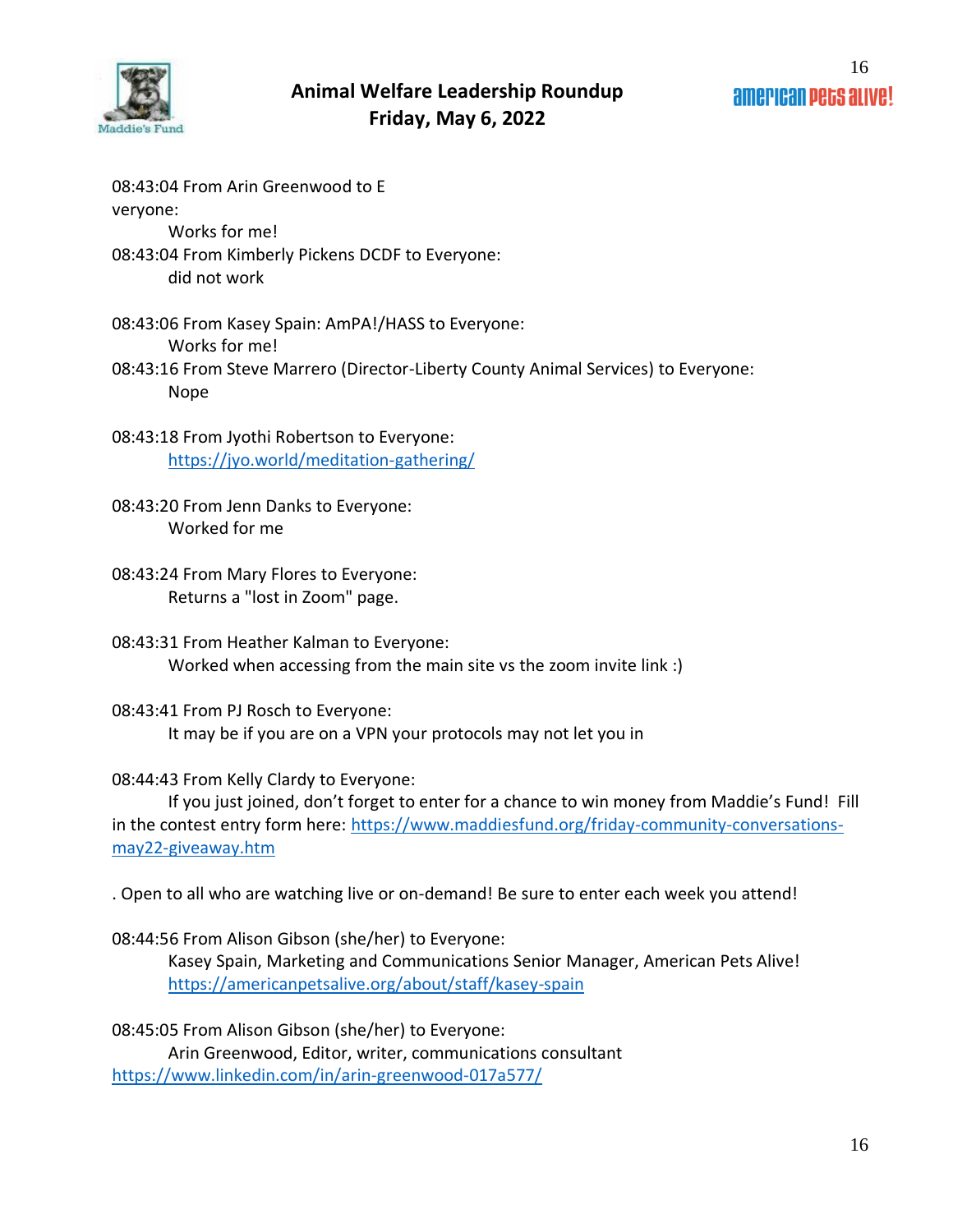

08:45:37 From Alison Gibson (she/her) to Everyone: Hearts Speak<https://heartsspeak.org/>

08:45:39 From Hope Winograd DVM (she/hers) to Everyone: These are awesome! 08:46:22 From Alison Gibson (she/her) to Everyone: <https://heartsspeak.org/communications-kit-space-crisis/>

08:51:13 From Hope Winograd DVM (she/hers) to Everyone:

That's the most important part. Educating w/the "correct" info, and not what they have picked up via Dr.Google! That was my point earlier on the problem w/social media…and horrendous mis-information.

08:52:33 From Alison Gibson (she/her) to Everyone: Human Animal Support Services<https://www.humananimalsupportservices.org/>

Other toolkits can be found here: [https://www.humananimalsupportservices.org/pro](https://www.humananimalsupportservices.org/pro-resources/)[resources/](https://www.humananimalsupportservices.org/pro-resources/)

08:52:56 From Arin Greenwood to Everyone: <https://heartsspeak.org/keeping-families-together/>

- 08:53:09 From Arin Greenwood to Everyone: <https://heartsspeak.org/communications-kit-fostering/>
- 08:53:20 From Arin Greenwood to Everyone: <https://heartsspeak.org/communications-kit-cats/>
- 08:53:30 From Arin Greenwood to Everyone: <https://heartsspeak.org/community-focused-marketing-intro/>
- 08:54:43 From Alison Gibson (she/her) to Everyone: Hearts Speak<https://heartsspeak.org/>
- 08:55:19 From Tracy McQuarrie to Everyone: We use Heartsspeak here in South Africa often  $\mathbb{C}\mathbb{C}$   $\mathbb{C}$  thank you so much

08:55:19 From Alison Gibson (she/her) to Everyone: We are recording this meeting and the recording will be on Maddie's Pet Forum a bi tlater today -stop by and comment!

<https://maddies.fund/awleadershiproundup5622>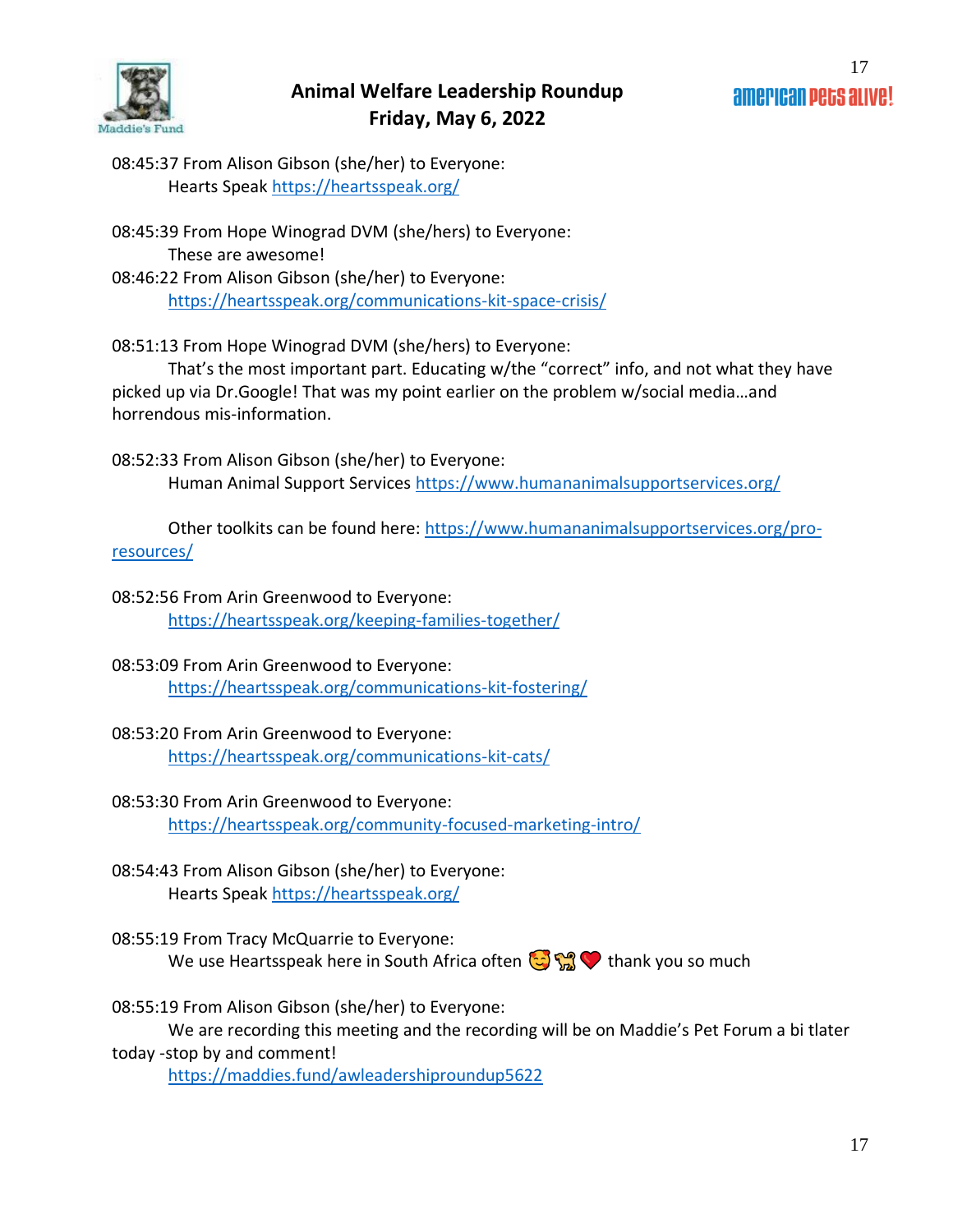

08:55:23 From Tracy Brad to Everyone:

Thank you everyone! Happy early weekend. My organization is hiring! You can email me at TrBrad@BecksPlace if you have any questions:<https://www.becksplace.org/employment>

08:56:02 From Jenn Danks to Everyone: Weekly - yes please!

08:56:04 From Cindy Flauger to Everyone:

Thank you, Maddie's fund! I love this group and see it as a lifeline for learning!! And to win, just for showing up to learn - amazing!

08:56:09 From Tracy Brad to Everyone: Is Marjie coming?

08:56:10 From Susan Leavitt to Everyone: These calls have been great. Hearing best practices and discussing issues has been great.

08:56:10 From Ryan Robinson to Everyone: Could you post the link of that research?

08:56:29 From Arin Greenwood to Everyone:

[https://www.science.org/doi/10.1126/science.abk0639?adobe\\_mc=MCMID%3D846424917](https://www.science.org/doi/10.1126/science.abk0639?adobe_mc=MCMID%3D84642491739088231094049347991384876828%7CMCORGID%3D242B6472541199F70A4C98A6%2540AdobeOrg%7CTS%3D1651162390&_ga=2.218466969.1066386900.1651162373-689641651.1609118629) [39088231094049347991384876828%7CMCORGID%3D242B6472541199F70A4C98A6%2540Adobe](https://www.science.org/doi/10.1126/science.abk0639?adobe_mc=MCMID%3D84642491739088231094049347991384876828%7CMCORGID%3D242B6472541199F70A4C98A6%2540AdobeOrg%7CTS%3D1651162390&_ga=2.218466969.1066386900.1651162373-689641651.1609118629) [Org%7CTS%3D1651162390&\\_ga=2.218466969.1066386900.1651162373-689641651.1609118629](https://www.science.org/doi/10.1126/science.abk0639?adobe_mc=MCMID%3D84642491739088231094049347991384876828%7CMCORGID%3D242B6472541199F70A4C98A6%2540AdobeOrg%7CTS%3D1651162390&_ga=2.218466969.1066386900.1651162373-689641651.1609118629)

08:56:35 From Ryan Robinson to Everyone: thank you!

08:56:37 From ZACHARY HOWARD to Everyone: Thank you everyone!!

08:56:42 From Kelly Clardy to Everyone:

Remember to enter for a chance to win money from Maddie's Fund! Complete the entry form here:<https://www.maddiesfund.org/friday-community-conversations-may22-giveaway.htm>

Open to all who are watching live or on-demand! Be sure to enter each week you attend!

08:56:58 From Arin Greenwood to Everyone: Here's The NY Times writeup of the research: <https://www.nytimes.com/2022/04/28/science/dogs-breed-behavior-genes.html>

08:57:08 From Kelly Clardy to Everyone: